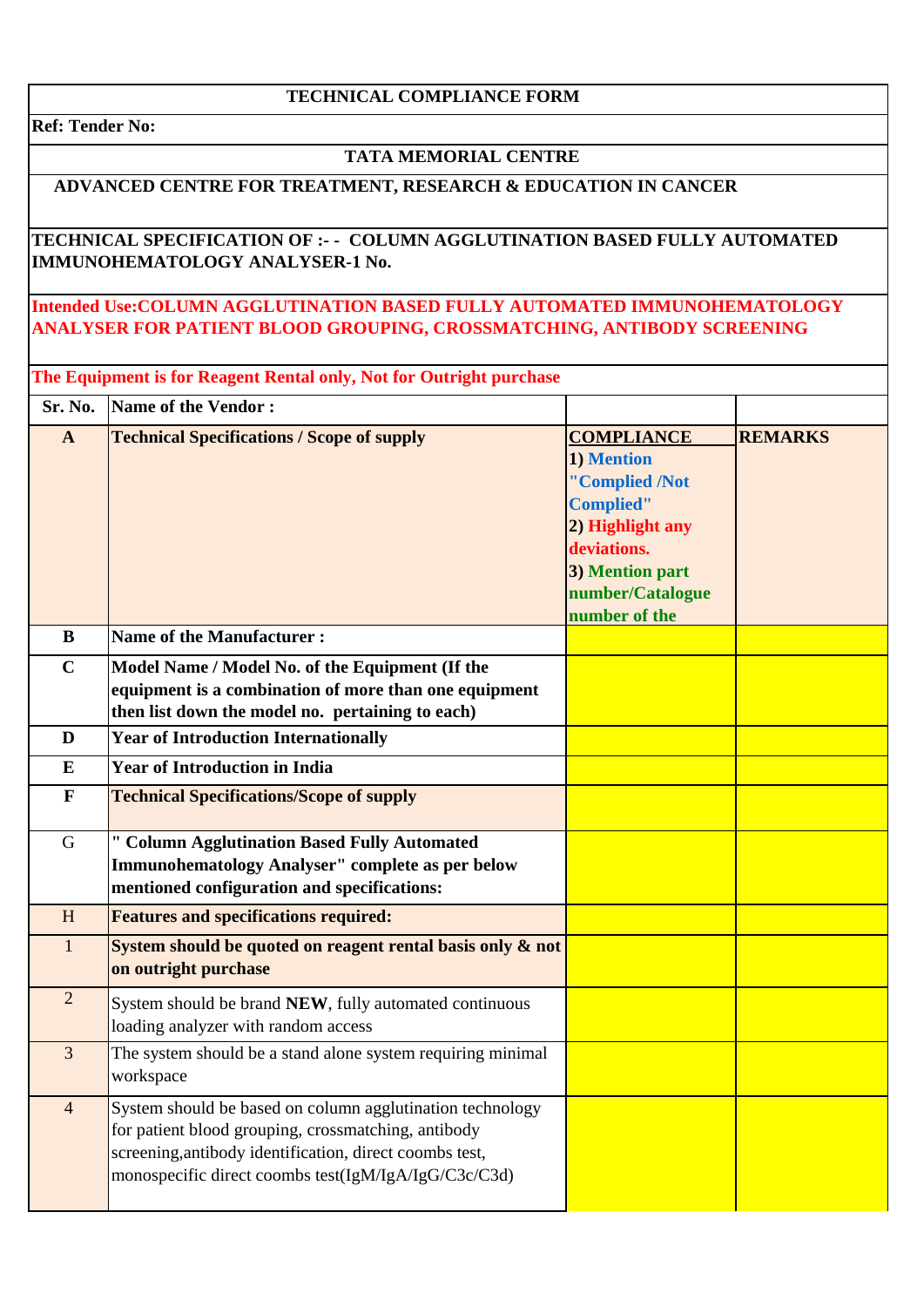| $\overline{5}$ | The functions performed automatically in the system should<br>include red cell suspension preparation, continuous agitation of<br>red cells thereby preventing the red cells from settling down,<br>pipetting, incubation, centrifugation, reading and interpretation |  |
|----------------|-----------------------------------------------------------------------------------------------------------------------------------------------------------------------------------------------------------------------------------------------------------------------|--|
| 6              | Blood Grouping employed in the system should include cell<br>grouping antisera A, B, D antigens for detection of antigens<br>and serum grouping with A cells, B cells and control cells for<br>detection of antibodies specific to that blood group.                  |  |
| $\overline{7}$ | The determination for Rh D type should include determination<br>with anti D reagents from two different sources as per DGHS<br>guidelines                                                                                                                             |  |
| 8              | The system should be able to detect dual population of cells in<br>blood grouping                                                                                                                                                                                     |  |
| 9              | The system should be capable of performing automatically all<br>the parameters required for pretransfusion testing                                                                                                                                                    |  |
| 10             | The system should be able to display grading of reaction in<br>compatibility testing for choosing best compatible blood in<br>cases of multiple transfusions.                                                                                                         |  |
| 11             | The system should have the facility for auto reading, capturing<br>and interpreting results using suitable device and password<br>protection                                                                                                                          |  |
| 12             | The system must be capable for upgradation of advanced tests<br>like Extended minor antigen phenotyping for<br>Rh, Kell, Kidd, Duffy and MNS                                                                                                                          |  |
| 13             | The system should have the shortest turnaround time for<br>performance of crossmatching and blood grouping                                                                                                                                                            |  |
| 14             | The system should have a loading capacity of about 50 samples                                                                                                                                                                                                         |  |
| 15             | The system should have a throughput of performance of 80<br>units crossmatching per hour or 40 samples blood grouping per<br>hour                                                                                                                                     |  |
| 16             | The system should have two integrated centrifuges for faster<br>throughput independent of each other                                                                                                                                                                  |  |
| 17             | The system should have true STAT facility and sample<br>oriented processing                                                                                                                                                                                           |  |
| 18             | The system should have onboard cooling facility for the<br>reagents to maintain the stability of the reagents                                                                                                                                                         |  |
| 19             | The system should have individual well piercing capacity to<br>prevent wastage of cards                                                                                                                                                                               |  |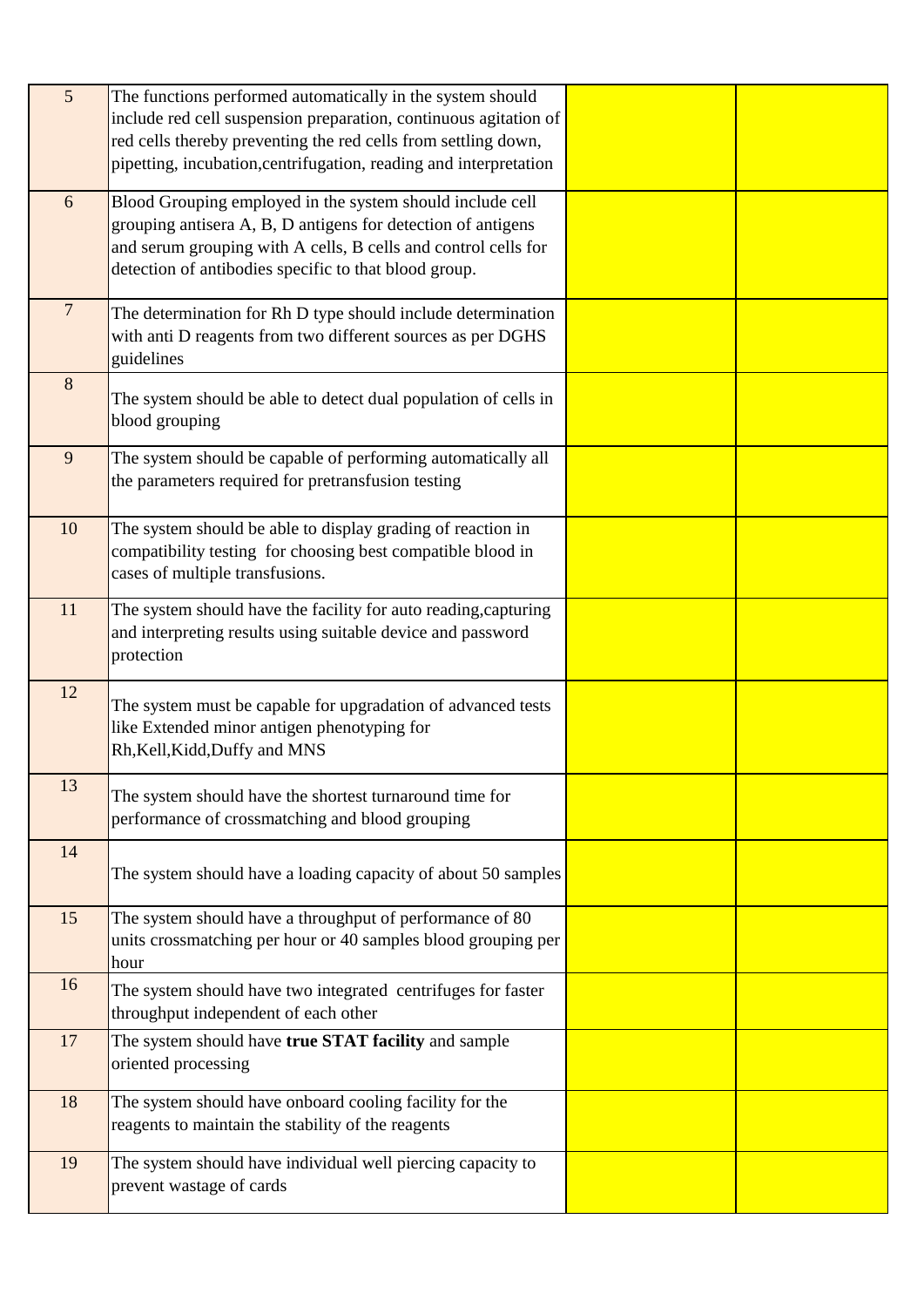| 20 | Should have inbuilt reader with HD cameras for recording test<br>reactions and results should be retrievable later                                                                 |  |
|----|------------------------------------------------------------------------------------------------------------------------------------------------------------------------------------|--|
| 21 | The system should have independent pipetting arms for<br>pipetting samples to process multiple samples together                                                                    |  |
| 22 | The assay should perform decontamination of probe after<br>picking up each sample                                                                                                  |  |
| 23 | The system should have the feature of liquid level<br>detection, sample clot detection and low level notification                                                                  |  |
| 24 | The system should have a mechanism to identify hemolysed,<br>lipaemic or icteric samples with indication of same to the users                                                      |  |
| 25 | The system should be flexible to run a single sample or in full<br>batch                                                                                                           |  |
| 26 | The system should have sample tube diameter detection facility                                                                                                                     |  |
| 27 | The system should have flexible sample tube loading and<br>identify different types of sample tubes like normal<br>tubes, plunger tubes and pediatric tubes                        |  |
| 28 | The system should eliminate the washing step for faster<br>turnaround time for crossmatching                                                                                       |  |
| 29 | The system should be able to detect both IgG and IgM antibody<br>incompatibilities in crossmatching                                                                                |  |
| 30 | The system should have a facility of continuous refilling of<br>system liquid and waste removal without interrupting the<br>ongoing tests                                          |  |
| 31 | User should be able to add samples, replenish reagents, read<br>bar codes without interrupting or delaying tests that are already<br>in progress                                   |  |
| 32 | System should be able to run multiple parameters at the same<br>time without compromising the throughput or efficiency                                                             |  |
| 33 | System should be able to run the tests in any order and in any<br>combination                                                                                                      |  |
| 34 | The system should automatically perform daily QC of various<br>test parameters (Blood grouping, Crossmatching, Antibody<br>Screening and Direct Coombs Test) as a startup protocol |  |
| 35 | The system should automatically perform reagent Lot and other<br>consummable Lot QC during the loading process                                                                     |  |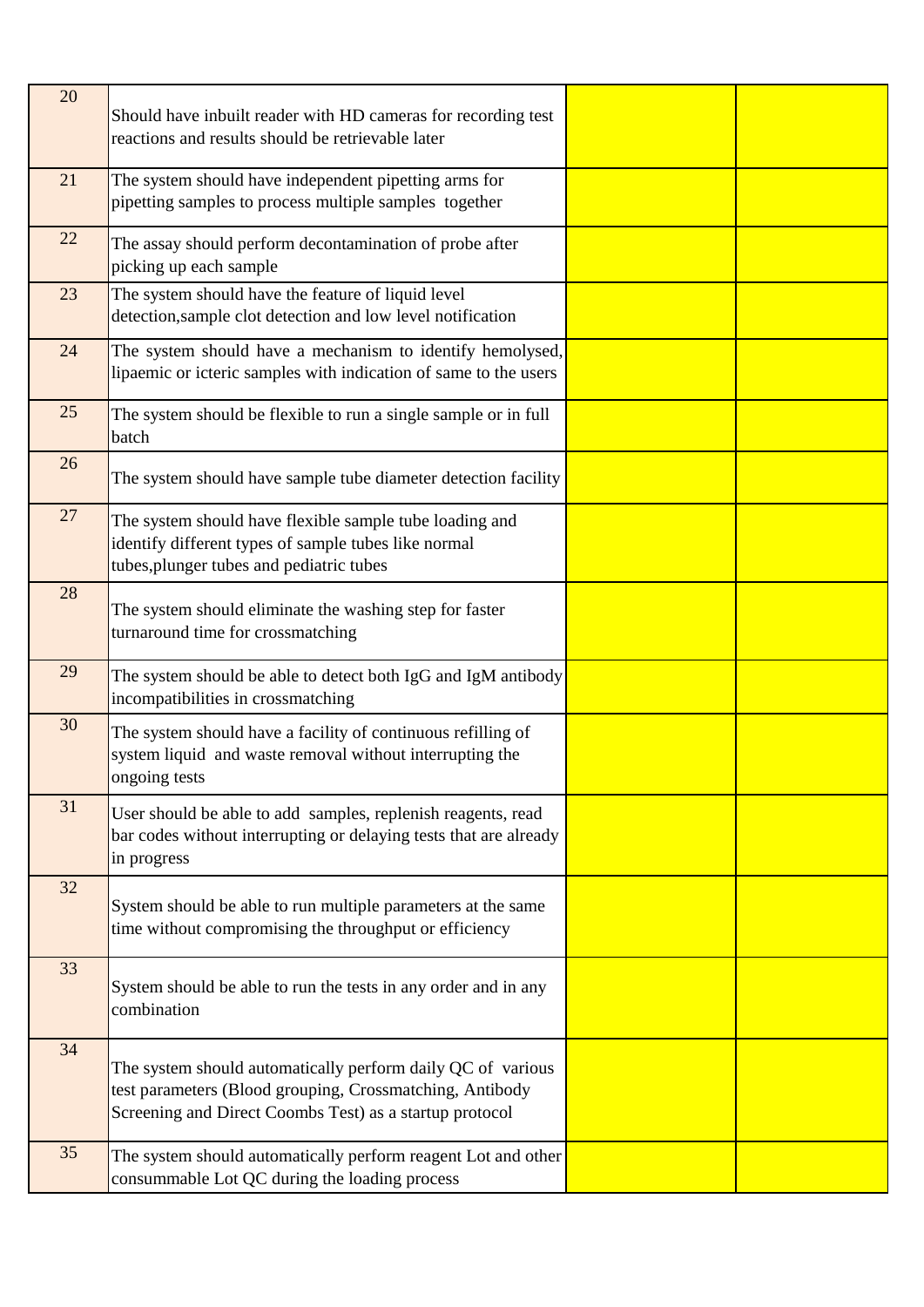| 36 | The system should perform daily QC of hardware and software<br>as a start up protocol                                                                                                                               |  |
|----|---------------------------------------------------------------------------------------------------------------------------------------------------------------------------------------------------------------------|--|
| 37 | The system should perform automatic monitoring of the<br>instrument QC status prior to each sample processing to ensure<br>valid result and prevent repeat testing                                                  |  |
| 38 | System should have Inbulit Quality Control system to monitor<br>the quality of result obtained                                                                                                                      |  |
| 39 | All the batches of all the reagents employed for usage in the<br>fully automated system should be NIB/NIIH certified and<br>the same has to be provided as a mandatory requirement of<br>the regulatory guidelines. |  |
| 40 | The complete equipment should be manufactured by the<br>brand of manufacturer and an endorsement certificate<br>regarding the same has to be provided to the user                                                   |  |
| 41 | The firm should provide rate certificate from any Institution,<br>where similar equipment has been installed.                                                                                                       |  |
| 42 | Original literature along with the user's list should be attached<br>with the satisfactory report for the last three years from three<br>users with contact detail.                                                 |  |
| 43 | The system should have the facility for automatic back up and<br>automatic crosschecking of previous results                                                                                                        |  |
| 44 | All the samples should be identifiable by a bar code reader<br>with a facility for integration with hospital information system                                                                                     |  |
| 45 | The instrument should have feature of integrated process<br>control for complete traceability for each and every steps<br>performed by the instrument during performing a test and<br>provide report for the same.  |  |
| 46 | System should have bidirectional interfacing with Laboratory<br>information system/ Blood Bank Software & will be the<br>vendor's responsibility to establish the interface                                         |  |
| 47 | System should have the capability of inbuilt inventory<br>management system for tracking all the reagents and supplies<br>automatically and alert in case of absence of reagents                                    |  |
| 48 | The system should be able to notify the operator if an error<br>message appears along with the steps to resolve the error                                                                                           |  |
| 49 | <b>Response Time:</b> In case of any breakdown of equipment, the<br>response time should not be more than 4 hours from lodging a<br>breakdown complaint on toll free or by email.                                   |  |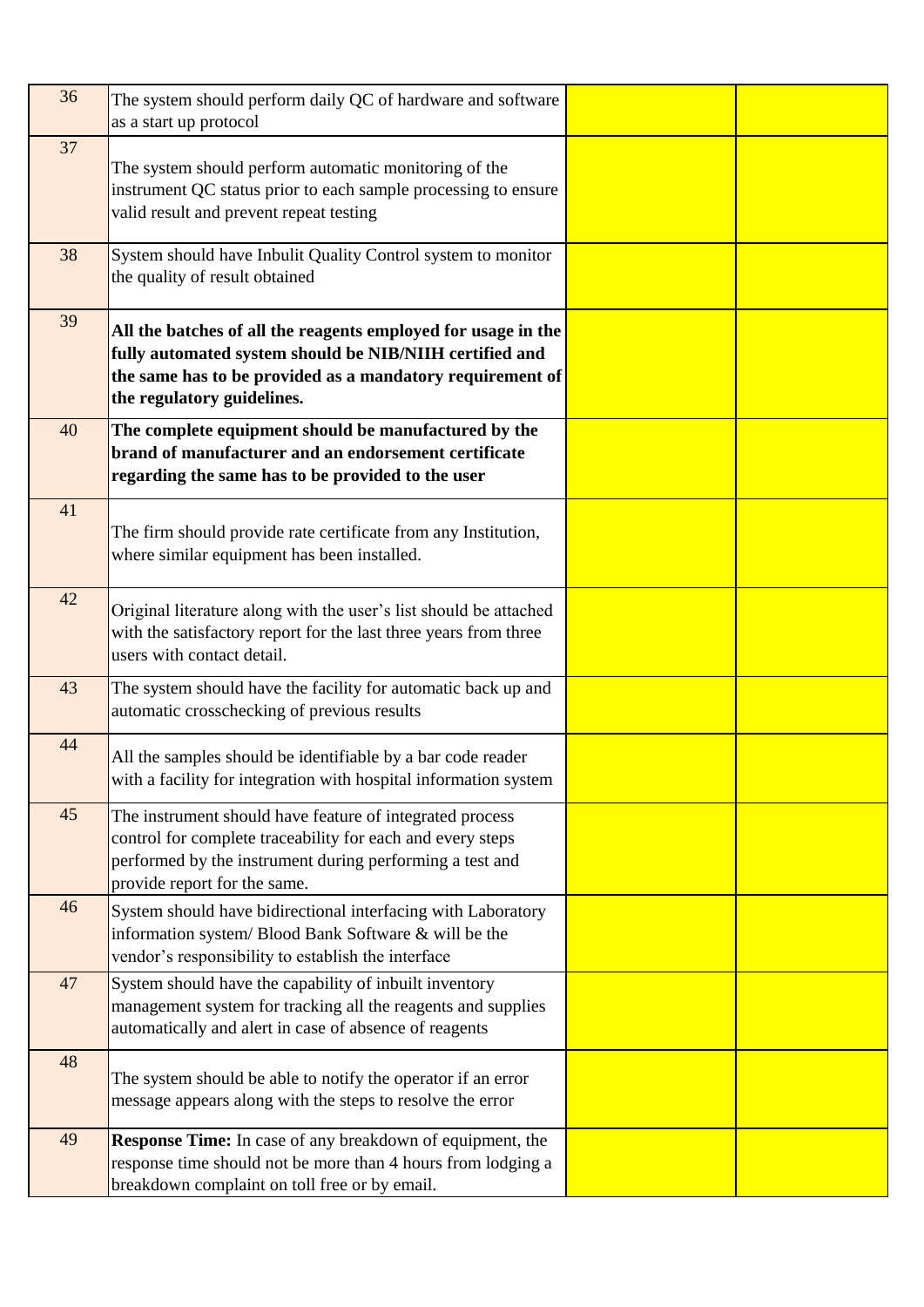| 50 | <b>Local Service Support:</b> Should have local office and service<br>support/service engineer for attending the breakdown calls.                                                                                                                                                                                                                                                                                                                                                                                                                                                                                                                                                                                                                                         |  |
|----|---------------------------------------------------------------------------------------------------------------------------------------------------------------------------------------------------------------------------------------------------------------------------------------------------------------------------------------------------------------------------------------------------------------------------------------------------------------------------------------------------------------------------------------------------------------------------------------------------------------------------------------------------------------------------------------------------------------------------------------------------------------------------|--|
| 51 | The company should support with two semiautomated<br>platforms as a back up equipment along with the fully<br>automated equipment                                                                                                                                                                                                                                                                                                                                                                                                                                                                                                                                                                                                                                         |  |
| 52 | Further in case of any breakdown of the equipment, the vendor<br>will replace the equipment with a similar or higher model at<br>their own cost till the repair/replacement. Failing it will be<br>treated as breach of contract                                                                                                                                                                                                                                                                                                                                                                                                                                                                                                                                          |  |
| 53 | System should be able to process following parameters with<br>Present Sample load for Reagent Rental basis & to be<br>quoted as Cost per reportable test (Price of<br>Reagents(Cleaner/Washer/Diluent) /cards/Kits/dilution<br>plates/Calibrator/ Quality Control-t (Test specific) /Tips<br>required /Any other accessories required for the enclosed<br>parameters must be quoted and the rate will be frozen for 5<br>years                                                                                                                                                                                                                                                                                                                                            |  |
| 54 | A.Patient Blood Grouping-a. Patient ABO blood grouping<br>(Forward and Reverse)-400 tests per month (approx), b. Rh<br>Blood Grouping (From two different sources)- 400 tests per<br>B. Crossmatching- a. Patient verify blood grouping<br>month<br>(forward & reverse)-800 tests/month, b. Donor Segment<br>grouping (forward grouping)-2000tests/month, c.AHG<br>crossmatch-2070 tests/month, d.NS crossmatch-2070<br>tests/month, e. Repeat Antibody Screening of Patients-800<br>tests/month, C. Antibody Screening of Patients-400 tests/<br>month, D. Antibody Identification- 50 tests/month, E. Direct<br>Coombs Test(DCT)-100 tests/month,F. Monospecific DCT<br>(IgM/IgG/IgG/C3c/C3d)-20 tests/month, G. Rh and Kell<br><b>Antigen Phenotype-20 tests/month</b> |  |
| 55 | <b>OPTIONAL TESTS: Donor Blood Grouping (Forward and</b><br>Reverse)-100 tests per month, ABO Antibody Titre (IgG &<br>IgM)-400 tests/month, Extended Phenotyping for<br>Kidd, Duffy and MNS-20 tests, Weak D testing-40<br>tests/month, AIHA work Up: IgG Antibody Titre<br>determination- 30 tests/month, Daratumumab Discrepancy<br>work Up-10 tests/month                                                                                                                                                                                                                                                                                                                                                                                                             |  |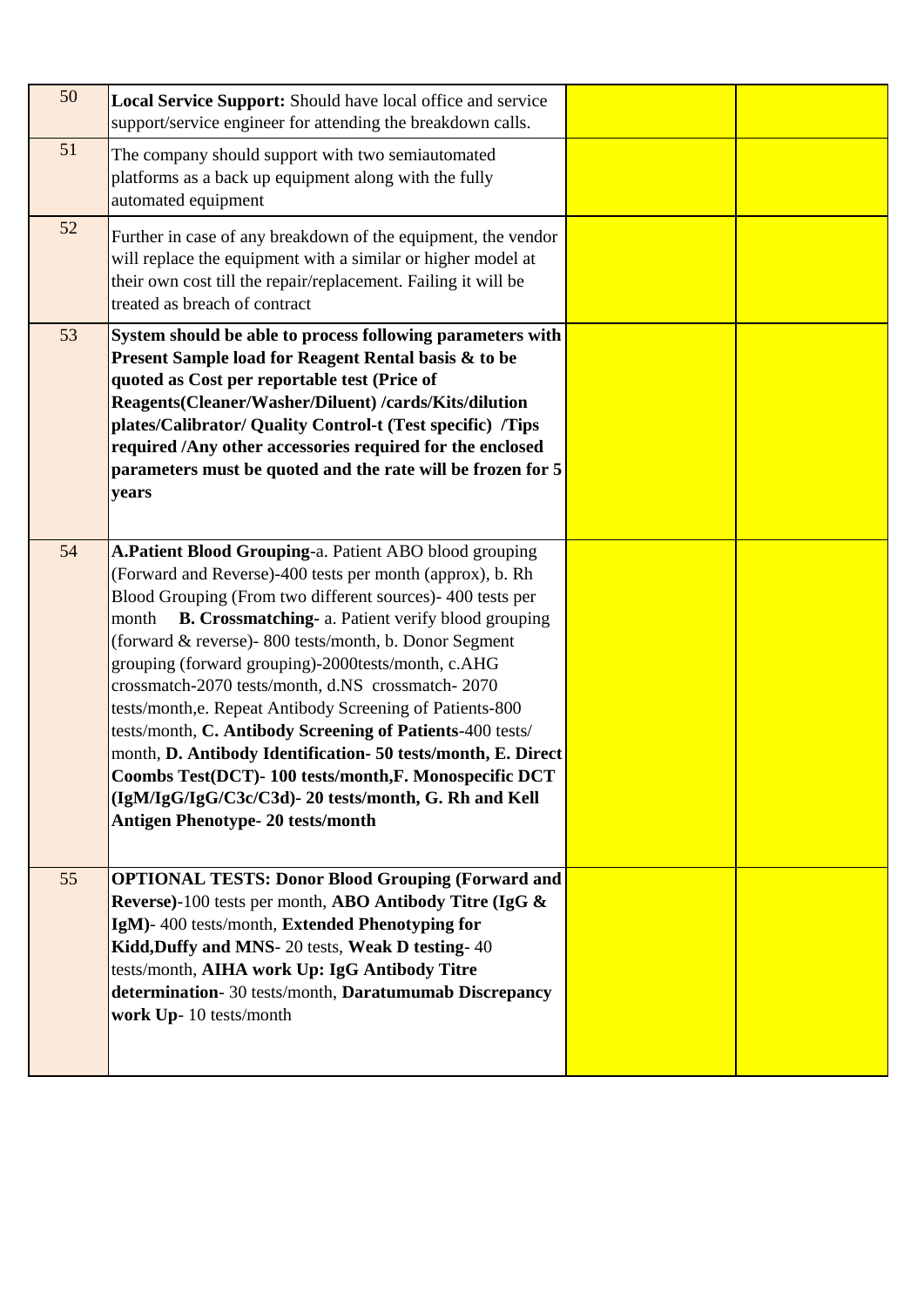| 56 | With approximate monthly utilization mentioned, Cost per<br>reportable test (CPRT) and how the calculation is done to<br>arrive at it is to be indicated for tests: patient blood<br>grouping, crossmatching, antibody screening of patients,<br>antibody identification, Direct coombs Test and Rh and Kell<br>Antigen Phenotype |  |
|----|-----------------------------------------------------------------------------------------------------------------------------------------------------------------------------------------------------------------------------------------------------------------------------------------------------------------------------------|--|
| 57 | Cost Per Test (CPT) is to be indicated for the optional tests:<br>Donor Blood grouping (Forward and Reverse), ABO antibody<br>Titre (IgG and IgM), Extended phenotyping for Kidd, Duffy<br>and MNS, Daratumumab discrepancy workup , Weak D<br>testing, AIHA work Up: IgG antibody titre determination                            |  |
| 58 | L1 will be identified based on total of all cost per reportable<br>test (CPRT) / month of tests with the indicated sample<br>volumes                                                                                                                                                                                              |  |
| 59 | CPRT for Daily QC run of the tests to run will be included<br>in L1 identification                                                                                                                                                                                                                                                |  |
| 60 | For the period of staff training, all the necessary reagents<br>should be supplied with the system for the standardization and<br>calibration for all the test free of cost                                                                                                                                                       |  |
| 61 | Incase if, the workload may increase/ decrease as per<br>requirement of department, placement of additional<br>equipment with increasing workload at no additional cost t<br>shall be the responsibility of the vendor                                                                                                            |  |
| 62 | Standard accessories (All the standard accessories should<br>be part of the equipment)                                                                                                                                                                                                                                            |  |
| 63 | <b>Essential consumables:</b>                                                                                                                                                                                                                                                                                                     |  |
| 64 | Indicate if the quoted model needs proprietary consumables<br>(Equipment being closed or open system)                                                                                                                                                                                                                             |  |
| 65 | Provide List of consumables with their prices in the Financial<br>bid.to conduct the above mentioned tests in S No. 44, 45 $\&$ 46                                                                                                                                                                                                |  |
| 66 | Upgradibility capability (List down possible upgrades for<br>the quoted model)                                                                                                                                                                                                                                                    |  |
| 67 | New software/technology updates are to be periodically<br>installed in the system with no additional cost to the institute                                                                                                                                                                                                        |  |
| 68 | <b>On-Line UPS/Voltage Stabilizer/ Printer</b>                                                                                                                                                                                                                                                                                    |  |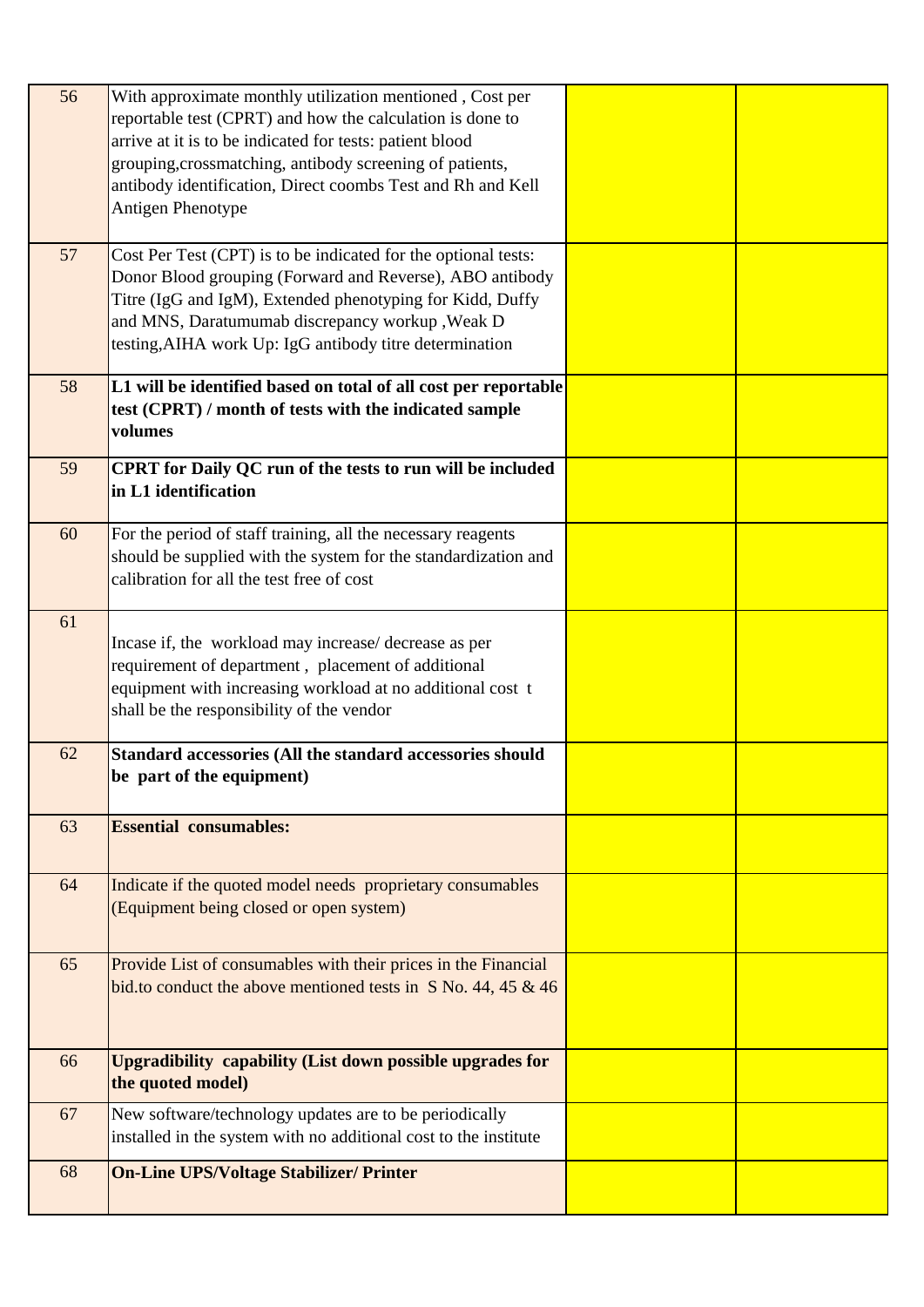| 69 | Suitable power UPS should be provided and the maintanence<br>shall be entirely the responsibility of the vendor.                                                                     |  |
|----|--------------------------------------------------------------------------------------------------------------------------------------------------------------------------------------|--|
| 70 | Suitable Laser Printer shall be provided and the maintanence<br>shall be entirely the responsibility of the vendor.                                                                  |  |
| 71 | Periodic Calibration: Is the responsibility of the vendor as                                                                                                                         |  |
| 72 | <b>Regulatory Approvals, If any. Details with copies of</b>                                                                                                                          |  |
| 73 | All the reagents for tests should be manufactured by the<br>manufacturer                                                                                                             |  |
| 74 | All the reagents should be CE or USFDA approved                                                                                                                                      |  |
| 75 | Reagents should be acceptable by DCGI, N.Delhi & NIB,<br>Noida                                                                                                                       |  |
| 76 | Safety requirements: It should follow International / national<br>safety requirement. Please specify certification with certifying<br>agency and country with copies of certificate. |  |
| 77 | US FDA/European CE-IVD/BIS/ICMED approved system<br>certification for the equipment along with the validity period to<br>be submitted                                                |  |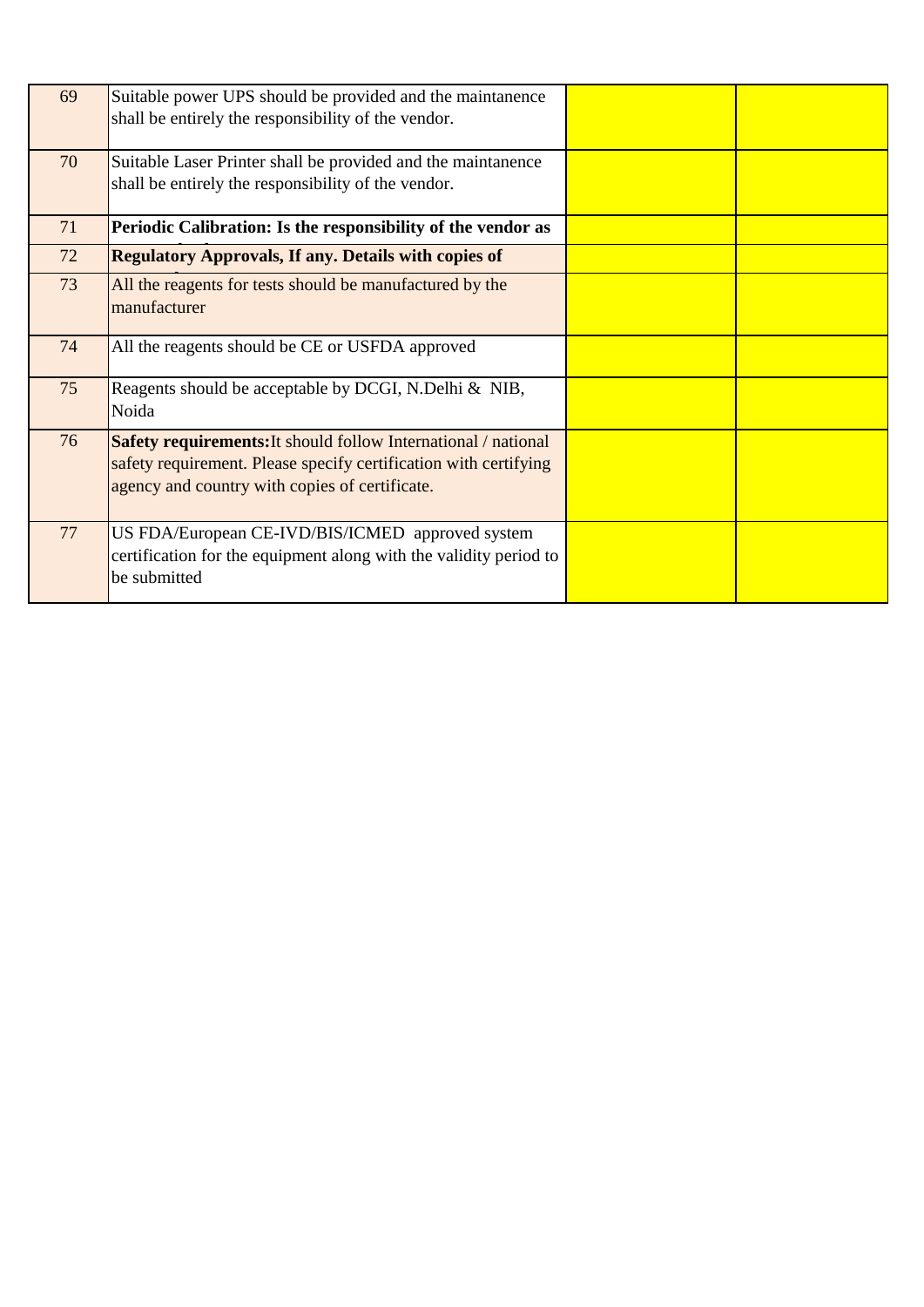| 78 | User's list: A list of installations with the address and contact<br>numbers to be provided. (User list should be for the quoted<br>model.)                                                                                                                                                                                                                                                                                                                                                                                                                  |  |
|----|--------------------------------------------------------------------------------------------------------------------------------------------------------------------------------------------------------------------------------------------------------------------------------------------------------------------------------------------------------------------------------------------------------------------------------------------------------------------------------------------------------------------------------------------------------------|--|
| 79 | <b>Input power supply requirements:</b> $240 \text{ V AC} \pm 10 \%$ , 50 Hz,<br>single phase. Specify if any other power supply requirement is<br>recommended.                                                                                                                                                                                                                                                                                                                                                                                              |  |
| 80 | <b>After Sales Service Support.</b>                                                                                                                                                                                                                                                                                                                                                                                                                                                                                                                          |  |
| 81 | Complete operational manuals and technical information<br>including circuit diagrams should be provided.                                                                                                                                                                                                                                                                                                                                                                                                                                                     |  |
| 82 | The equipment should be entirely maintained by the company<br>with periodic (One visit every six months) preventive<br>maintenance, calibrations and break down repairs including<br>spare parts. The company has to ensure uptime guarantee of<br>95% taking into consideration 313 working days in a year.                                                                                                                                                                                                                                                 |  |
| 83 | <b>Preinstallation Requirements :- Provide details of</b><br>preinstallation requirements, special ambient conditions, if                                                                                                                                                                                                                                                                                                                                                                                                                                    |  |
| 84 | Vendor should visit and ensure the space provided for the<br>installation of the equipment is adequate for their system.                                                                                                                                                                                                                                                                                                                                                                                                                                     |  |
| 85 | Ensure the Foot print of the machine should be a match with<br>the installation site.                                                                                                                                                                                                                                                                                                                                                                                                                                                                        |  |
| 86 | <b>Installation, Commissioning, testing and Training</b>                                                                                                                                                                                                                                                                                                                                                                                                                                                                                                     |  |
| 87 | Unpacking and Shifting the consignment to the installation site<br>is to be included in the scope of supply.<br>Bidder/manufacturer/authorized service provider should take<br>responsibility to lift/shift the consignment from unloading site<br>to the installation site . Unloading site shall be "Stores<br>Department, KS Building, ACTREC Campus". If needed,<br>Bidder has to arrange for the labourers at no charge to<br>ACTREC.<br>(Before submitting the quotation,<br>bidders may visit ACTREC to know unloading site and<br>installation site) |  |
| 88 | Installation, Commissioning and Training is included in the<br>scope of supply. Bidder, Manufacturer and/or its authorized<br>representative should undertake installation and commissioning<br>of the equipment.                                                                                                                                                                                                                                                                                                                                            |  |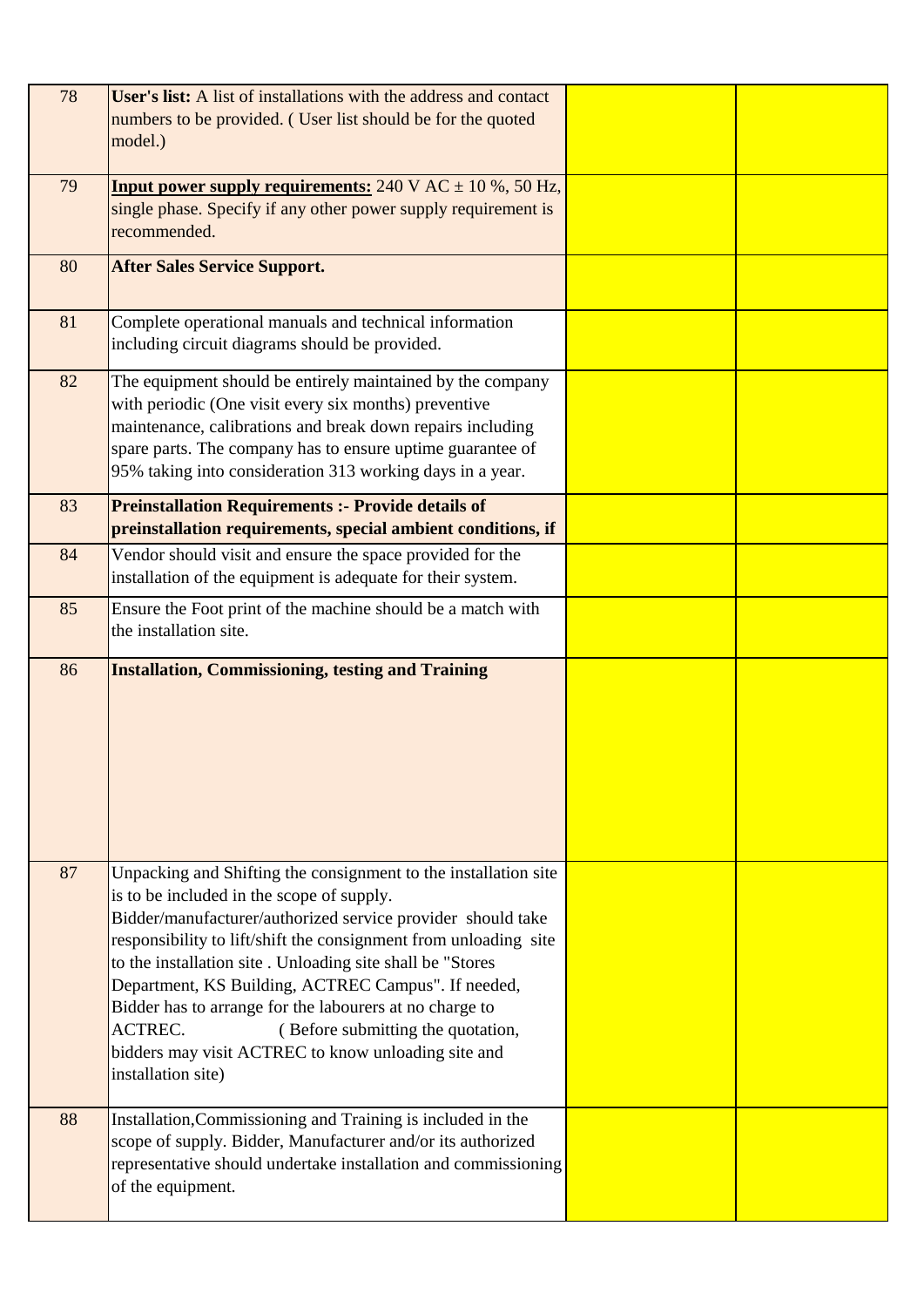| 89 | Complete system should be installed, tested for its performance<br>as per manufacturer's SOP/guidelines and demonstrated to the<br>Institute's Users. In depth training should be provided to the<br>Institute's users for maintenance, usage and applications.                                                                                                                                                                                                                            |                        |  |
|----|--------------------------------------------------------------------------------------------------------------------------------------------------------------------------------------------------------------------------------------------------------------------------------------------------------------------------------------------------------------------------------------------------------------------------------------------------------------------------------------------|------------------------|--|
| 90 | Certificate to be provided to the effect that shut down period of<br>the machine must not exceed for more than 48 hours $\&$ back up<br>equipment option in case of equipment breakdown.                                                                                                                                                                                                                                                                                                   |                        |  |
| 91 | Warranty and after sales support: It will be a complete<br>vendor's responsibility.                                                                                                                                                                                                                                                                                                                                                                                                        |                        |  |
| 92 | <b>Important terms to be noted by the bidders:</b>                                                                                                                                                                                                                                                                                                                                                                                                                                         | <b>Agree/Not Agree</b> |  |
| 93 | Read the above scope of supply carefully and quote<br>accordingly. Incomplete and /or partially complete offers are<br>liable to be rejected.                                                                                                                                                                                                                                                                                                                                              | - days                 |  |
| 94 | Mention the time required to install the system.                                                                                                                                                                                                                                                                                                                                                                                                                                           | <b>Agree/Not Agree</b> |  |
| 95 | After opening of the Technical bid (Part-1), Physical<br>demonstration of the quoted model may have to be shown /<br>arranged by the bidder, if requested by the Institute. Physical<br>demonstration may be shown at one of the end user's<br>site/Principle company's application lab/manufacturing site<br>located in Mumbai/Navi Mumbai/Thane cities. If there are no<br>installations of the quoted model in Mumbai/Navi<br>Mumbai/Thane cities, then the quoted model may have to be | <b>Agree/Not Agree</b> |  |
| 96 | Past experience of the bidders in terms of quality of supplied<br>equipments, after sales service and application support will be<br>taken into consideration while technical evaluation. Bidders<br>who has unsatisfactory past experience in last 2-3 years, in<br>terms of quality of supplied equipments, after sales service and<br>application support, bids of such bidders may liable to be<br>rejected.                                                                           | <b>Agree/Not Agree</b> |  |